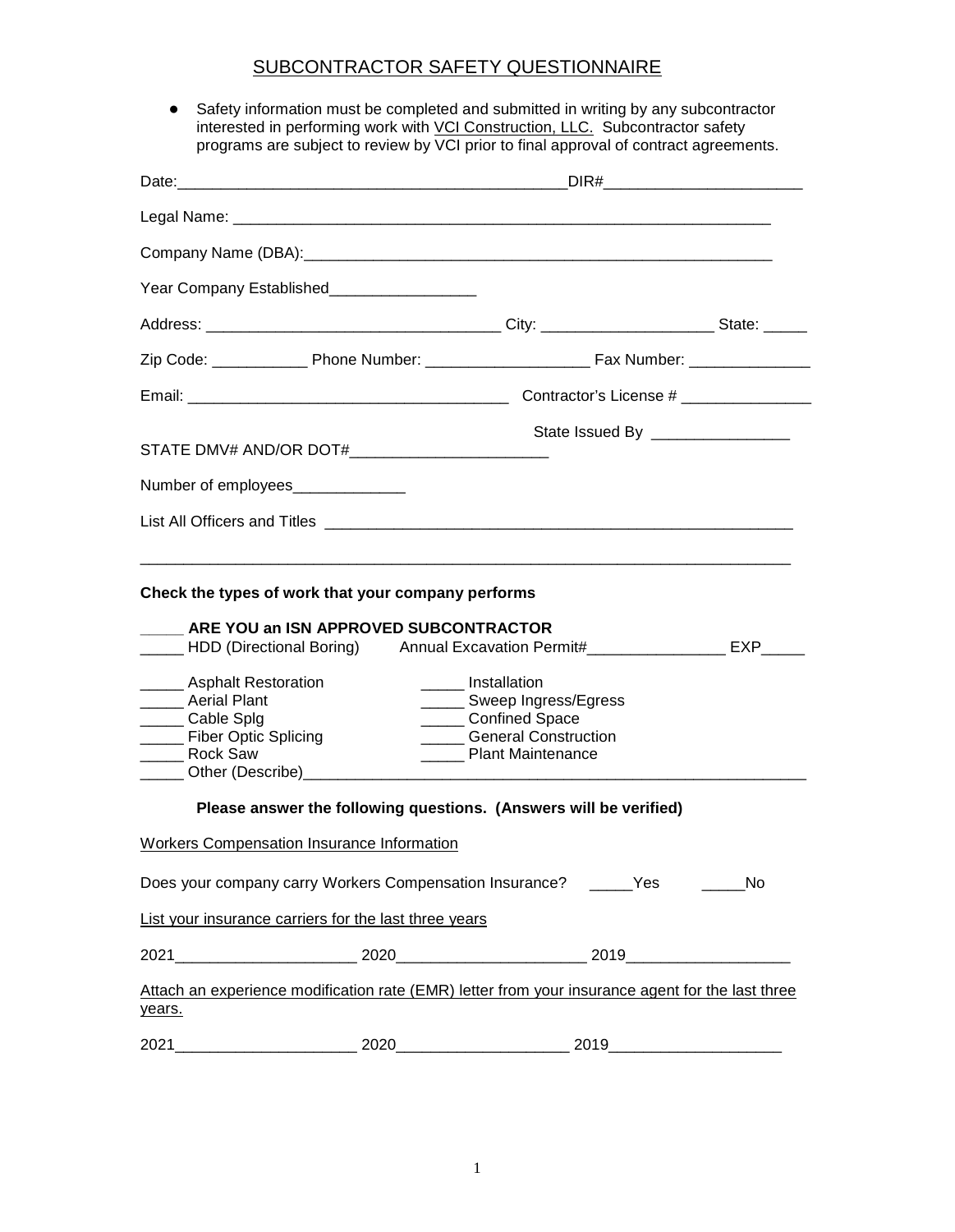| <b>OSHA Recordkeeping</b>                                                            | 2021                                                                                                                  | 2020 | 2019                          |     |
|--------------------------------------------------------------------------------------|-----------------------------------------------------------------------------------------------------------------------|------|-------------------------------|-----|
| Number of fatalities                                                                 |                                                                                                                       |      |                               |     |
| Number of Lost Workday Cases (LTAs)                                                  |                                                                                                                       |      |                               |     |
| Number of Total Days Lost from the Previous Cases                                    |                                                                                                                       |      |                               |     |
| Number of Non-Lost Workday Cases Restricted Duty                                     |                                                                                                                       |      |                               |     |
| Number of Non-Lost Workday Cases Medical                                             |                                                                                                                       |      |                               |     |
| Treatment                                                                            |                                                                                                                       |      |                               |     |
| Number of Total OSHA Recordable Cases                                                |                                                                                                                       |      |                               |     |
| Number of Total Work Hours (Annual Total)                                            |                                                                                                                       |      |                               |     |
| Total Illness & Injury Rate (Lost Time + Recordable)                                 |                                                                                                                       |      |                               |     |
| Total Recordable Injury Rate = ______                                                | Total # of OSHA Recordables X 200,000<br>Total # of Employee Hours Worked<br>Total # of Lost Time Accidents X 200,000 |      |                               |     |
| Total Lost Time Injury Rate $=$                                                      | Total # of Employee Hours Worked                                                                                      |      |                               |     |
| Must attach a copy of your companies Safety Program                                  |                                                                                                                       |      |                               |     |
| Have you submitted a copy of your safety program?<br>(If "No"cannot proceed without) |                                                                                                                       | Yes  |                               | No  |
| Does your company have a written Management Safety                                   |                                                                                                                       |      |                               |     |
| Policy Statement that establishes responsibility and                                 |                                                                                                                       |      |                               |     |
| accountability for safety within your company?                                       |                                                                                                                       | Yes  |                               | No  |
|                                                                                      |                                                                                                                       |      |                               |     |
| Do you have a full-time safety professional?                                         |                                                                                                                       | Yes  |                               | No  |
| If no please provide the contact information for the                                 |                                                                                                                       |      |                               |     |
| responsible person for your safety program.                                          |                                                                                                                       |      |                               |     |
|                                                                                      |                                                                                                                       |      |                               |     |
| Does your company provide safety<br>orientation training to all new employees?       |                                                                                                                       | Yes  |                               | No  |
|                                                                                      |                                                                                                                       |      |                               |     |
| Does your company provide Osha 10 hour training                                      |                                                                                                                       | Yes  |                               | No  |
| and issues training cards and certificates?                                          |                                                                                                                       |      |                               |     |
|                                                                                      |                                                                                                                       |      |                               |     |
| Does your company provide Osha 30 hour training                                      |                                                                                                                       | Yes  |                               | No  |
| and issues training cards and certificates?                                          |                                                                                                                       |      |                               |     |
|                                                                                      |                                                                                                                       |      |                               |     |
| Does your company provide Competent Person training _____________ Yes                |                                                                                                                       |      |                               | No  |
| and issues training cards and certificates?                                          |                                                                                                                       |      |                               |     |
|                                                                                      |                                                                                                                       |      |                               |     |
|                                                                                      |                                                                                                                       |      |                               |     |
| Does your company hold safety meetings?                                              | $\overline{\phantom{a}}$ Yes                                                                                          |      | the control of the control of | No. |
|                                                                                      |                                                                                                                       |      |                               |     |
| Are these meetings documented?                                                       |                                                                                                                       |      |                               | No  |
|                                                                                      |                                                                                                                       |      |                               |     |
| Please check all that apply:                                                         |                                                                                                                       |      |                               |     |
|                                                                                      |                                                                                                                       |      |                               |     |
| Daily tailgate/toolbox(required by CA law)                                           | _____ Weekly                                                                                                          |      | ______ Bi-weekly              |     |
| _____ Monthly<br><b>Example 12</b> Less often                                        |                                                                                                                       |      |                               |     |
|                                                                                      |                                                                                                                       |      |                               |     |
| Does your company have a written emergency                                           |                                                                                                                       |      |                               |     |
| response plan?                                                                       |                                                                                                                       | Yes  |                               | No  |
|                                                                                      |                                                                                                                       |      |                               |     |
| Does your company have an accident                                                   |                                                                                                                       |      |                               |     |
| reporting procedure?                                                                 |                                                                                                                       | Yes  |                               | No  |
|                                                                                      |                                                                                                                       |      |                               |     |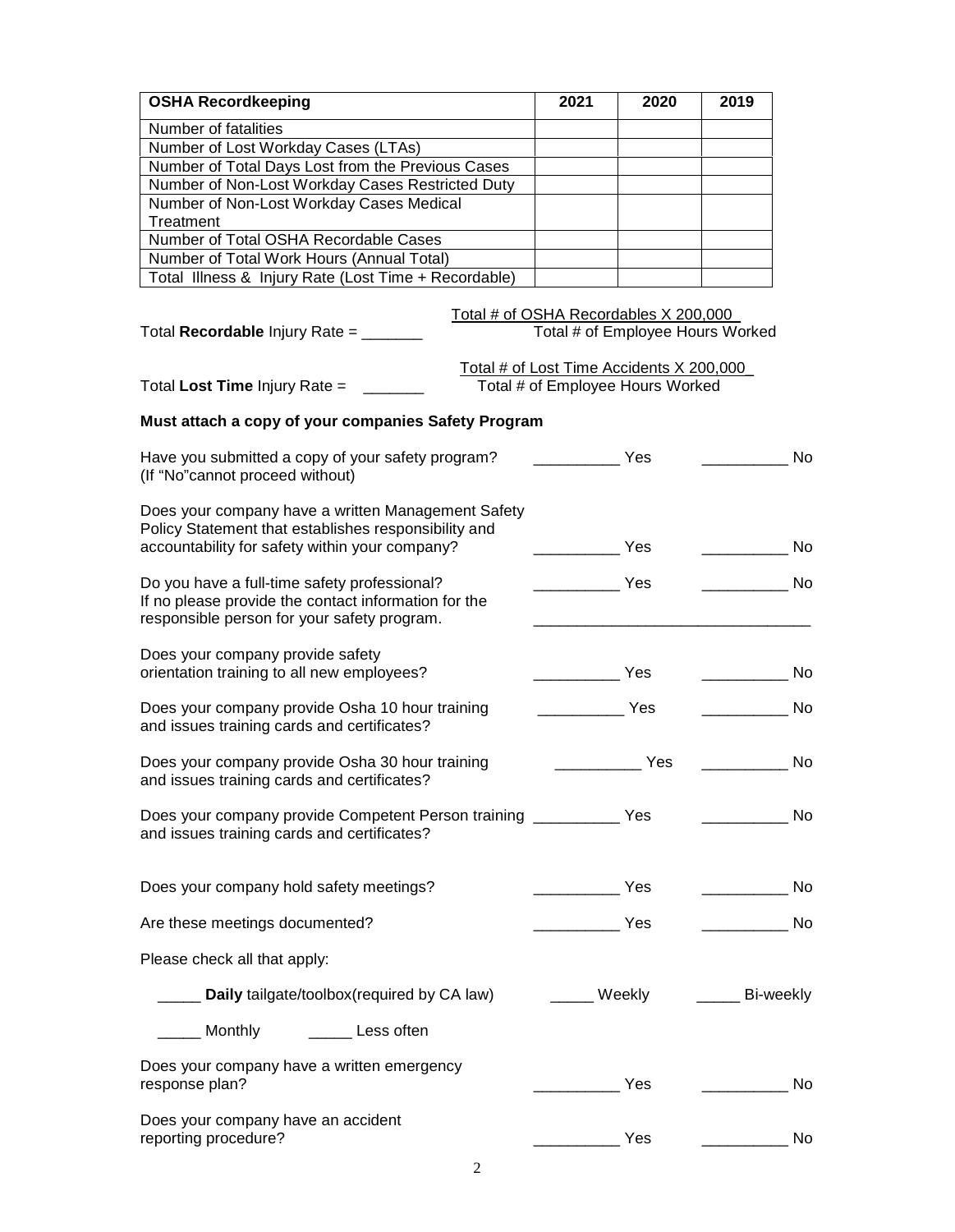## **Employee Notification**

How are employees notified of accidents and near misses?

What methods are used to notify or follow-up with employees?

How soon after an event do employees receive notification?

| <b>Inspections and Audits</b>                                                                                                |                          |                                                                                                                                                                                                                                                  |
|------------------------------------------------------------------------------------------------------------------------------|--------------------------|--------------------------------------------------------------------------------------------------------------------------------------------------------------------------------------------------------------------------------------------------|
| Do you conduct regular jobsite safety inspections?                                                                           |                          |                                                                                                                                                                                                                                                  |
| Do you document jobsite inspections?                                                                                         | $\rule{1em}{0.15mm}$ Yes | No                                                                                                                                                                                                                                               |
| <b>Equipment Inspections</b>                                                                                                 |                          |                                                                                                                                                                                                                                                  |
| Check one:                                                                                                                   |                          |                                                                                                                                                                                                                                                  |
| Do you conduct inspections on operating equipment?                                                                           | ______ Yes ______ No     |                                                                                                                                                                                                                                                  |
| Do you maintain appropriate inspection and maintenance<br>records for equipment?                                             | ______ Yes _______ No    |                                                                                                                                                                                                                                                  |
| Do you maintain operating equipment as required by safety<br>regulations?                                                    |                          | <b>Yes</b> and the matrix of the matrix of the matrix of the matrix of the matrix of the matrix of the matrix of the matrix of the matrix of the matrix of the matrix of the matrix of the matrix of the matrix of the matrix of th<br><b>No</b> |
| <b>Drug and Alcohol Control</b>                                                                                              |                          |                                                                                                                                                                                                                                                  |
| Does your company have a written Drug & Alcohol Program? ______ Yes ______<br>If "Yes" please forward a copy of the program. |                          | No.                                                                                                                                                                                                                                              |
| If yes, does your drug and alcohol program include the<br>following tests:                                                   |                          |                                                                                                                                                                                                                                                  |
| Pre-employment                                                                                                               |                          | <b>No</b>                                                                                                                                                                                                                                        |
| Cause                                                                                                                        | $\rule{1em}{0.15mm}$ Yes | $\rule{1em}{0.15mm}$ No                                                                                                                                                                                                                          |
| Post Accident                                                                                                                | <b>Example ST</b>        | $\frac{1}{2}$ No                                                                                                                                                                                                                                 |
| Random                                                                                                                       | _____ Yes                | a No                                                                                                                                                                                                                                             |

## **Are safety results used as performance metrics or KPI for evaluating:**

| $\sim$<br>Foremen<br>_____ | റ<br>--<br>ິ | N |
|----------------------------|--------------|---|
|                            |              |   |